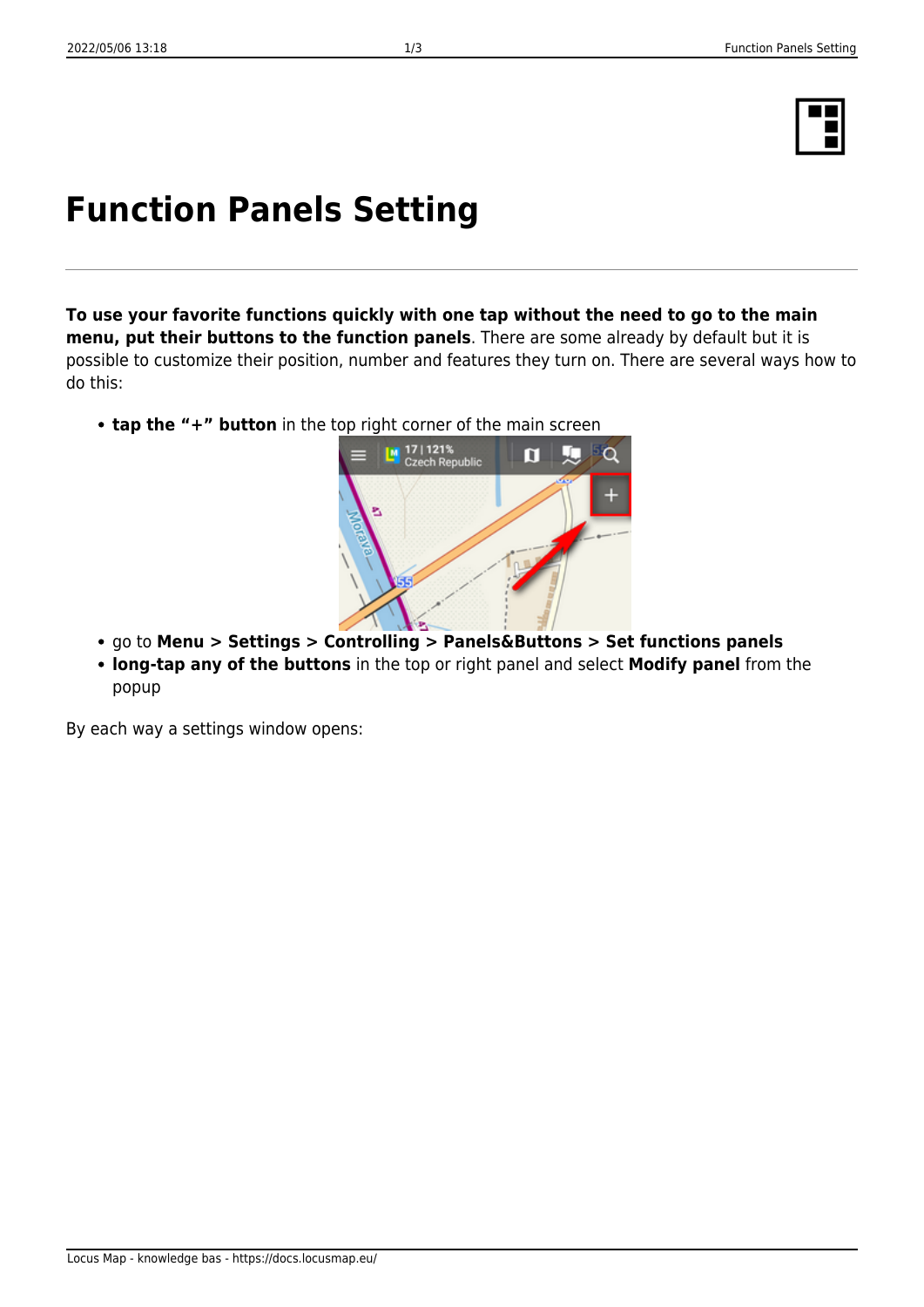

**list of selected buttons in top and right panels** - the sign in the upper right corner of all items indicates position in **the state of the panel.** You can **move the buttons freely** 

**between top and right panels** but the maximum number in the top panel is **5**.

**automatic button placing** - use this if you have a tablet or bigger screen or you rotate the screen often. It **connects the two panels into a flexible one**: